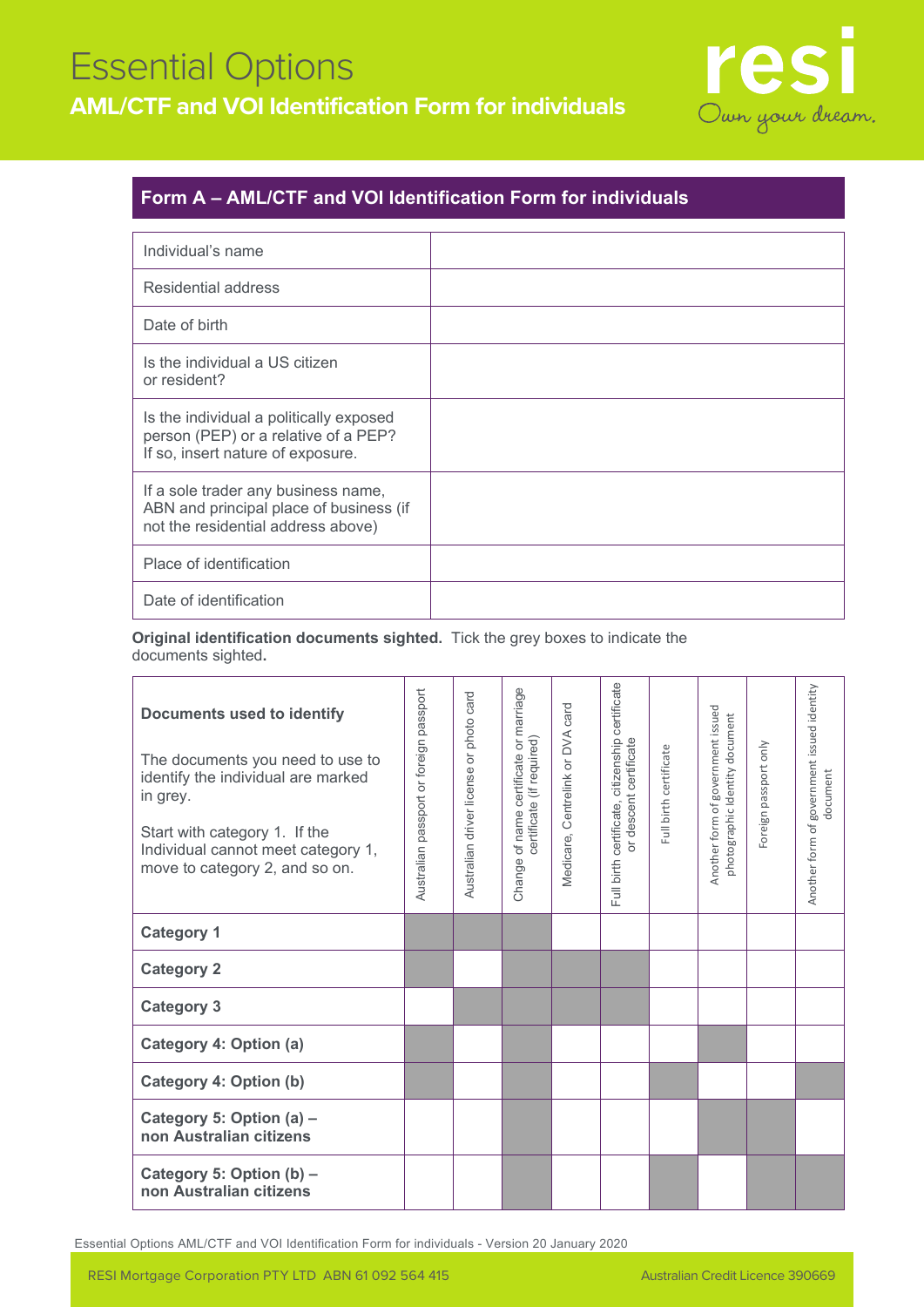

The Identifier certifies as follows.

1. This identification relates to the Individual named above.

\_\_\_\_\_\_\_\_\_\_\_\_\_\_\_\_\_\_\_\_\_\_\_\_\_\_\_\_\_\_\_\_\_\_\_\_\_\_\_

- 2. The identification was carried out on the date and at the location stated above.
- 3. The identification documents listed above were produced to me and appear to be genuine originals. I have attached copies of these documents. The documents have been dated and endorsed as true copies by me.
- 4. The person being identified appears to have similar facial characteristics to the person in the photographs included in the original identity documents referred to above (if any).

The Individual's name, and either date of birth or address matches the information shown in the identification documents

Signed:

#### Identifier

| Identifier's full name     |  |
|----------------------------|--|
| Identifier's address       |  |
| Identifier's occupation    |  |
| Identifier's email address |  |
| Identifier's phone number  |  |

#### **Instructions on use of this form.**

- 1. A separate form should be completed for each individual (natural person). See Form B for companies and trusts.
- 2. Copies of the identification documents should be certified as follows. '*I certify that this copy is a complete and accurate copy of the original seen by me'*. [add for documents with photographs] '*The photograph is a true likeness of the person seen by me'.*
- 3. All documents produced must be current except that an expired Australian Passport which has not been cancelled and was current within the preceding two years is acceptable.
- 4. If the mortgage will be signed by attorney(s), VOI the attorney(s).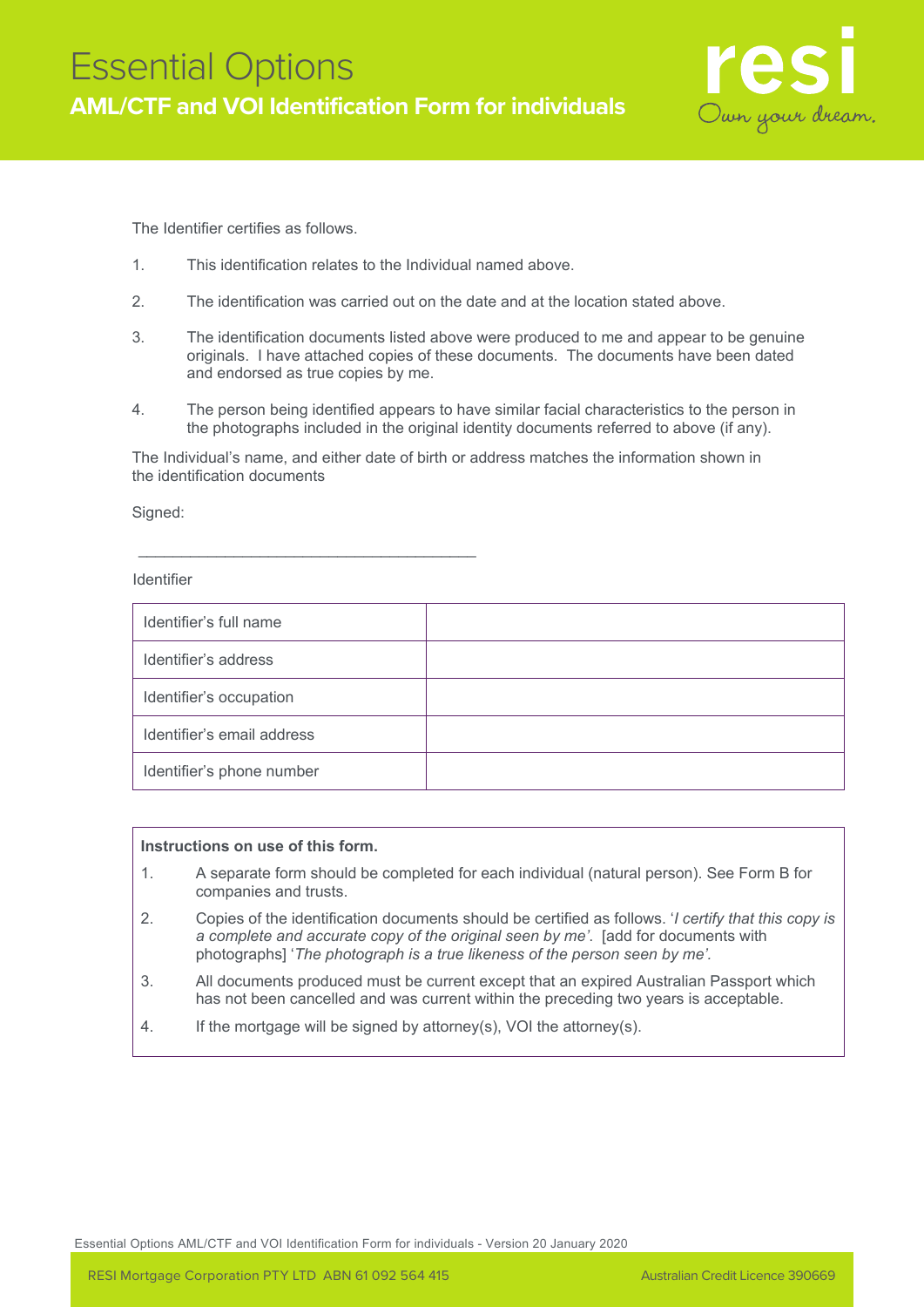

### **Form B – Companies, Trusts**

#### **CUSTOMER NAME**

| Company<br>(Pty and Ltd) |                                                                                                                                                   | Complete this form for the company <b>plus</b> Form A for each individual who:<br>will sign a mortgage by the company over real estate;<br><b>ultimately</b> owns 25% or more of the company, or<br>controls the company; or |  |
|--------------------------|---------------------------------------------------------------------------------------------------------------------------------------------------|------------------------------------------------------------------------------------------------------------------------------------------------------------------------------------------------------------------------------|--|
|                          |                                                                                                                                                   | will be an account signatory.                                                                                                                                                                                                |  |
| Trust                    | Complete this form for the trust <b>plus</b> the company section of this form if the<br>trustee is a company plus Form A for each individual who: |                                                                                                                                                                                                                              |  |
|                          |                                                                                                                                                   | is a trustee;                                                                                                                                                                                                                |  |
|                          |                                                                                                                                                   | is intending to sign a mortgage by the trustee over real<br>estate;                                                                                                                                                          |  |
|                          |                                                                                                                                                   | <b>ultimately</b> owns 25% or more of the trust;                                                                                                                                                                             |  |
|                          |                                                                                                                                                   | controls the trust; or                                                                                                                                                                                                       |  |
|                          |                                                                                                                                                   | will be an account signatory.                                                                                                                                                                                                |  |

| <b>COMPANIES</b>                                                                                          |  |
|-----------------------------------------------------------------------------------------------------------|--|
| <b>Company name and ACN</b>                                                                               |  |
| Registered office in Australia                                                                            |  |
| <b>Principal place of business in Australia</b>                                                           |  |
| Names of all directors of the company (Pty)<br>Ltd only)                                                  |  |
| Name and residential address of <i>ultimate</i><br>beneficial owners owning 25% of more of the<br>company |  |
| Name and residential address of any<br>individual having control of the company                           |  |